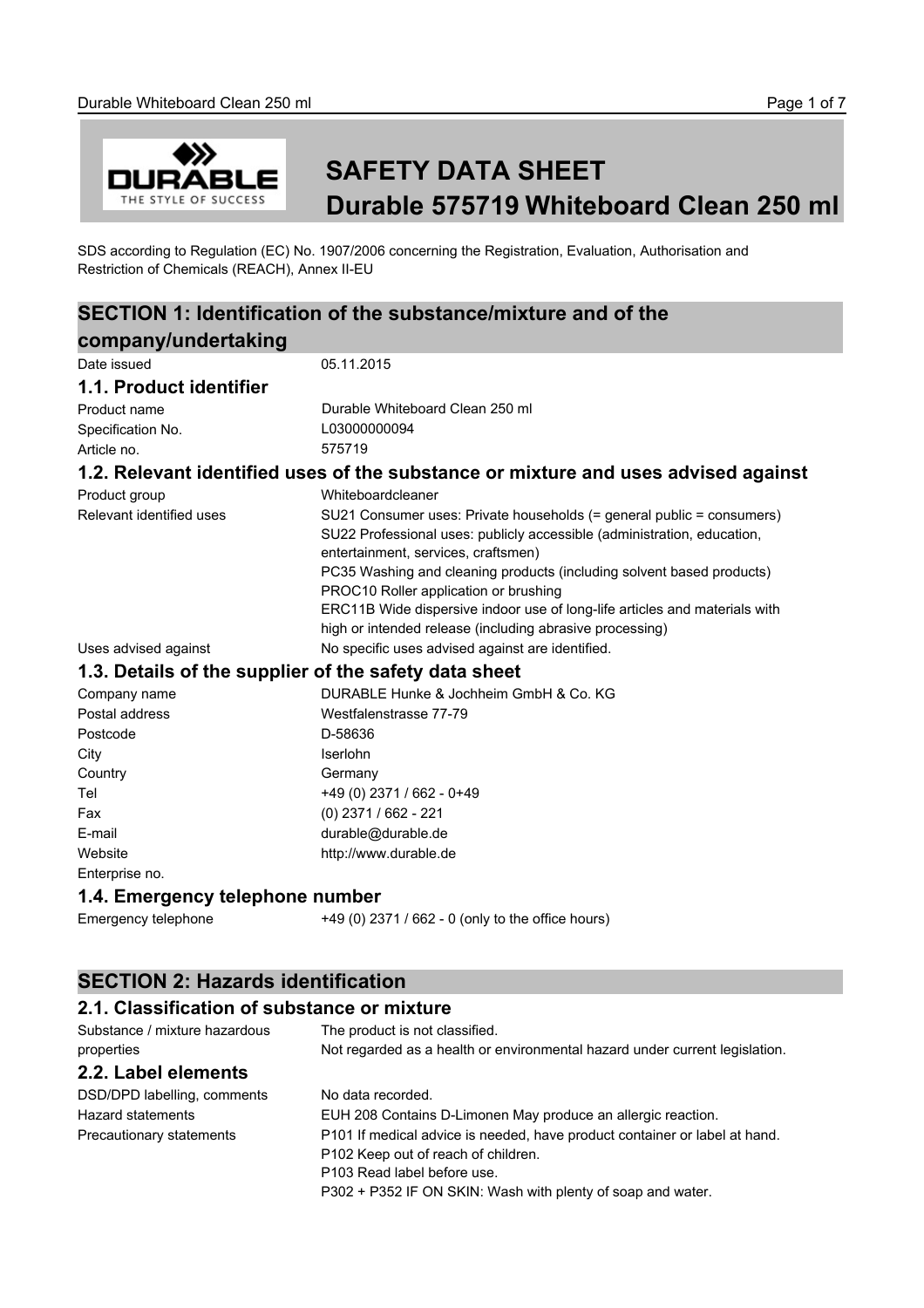| Other Label Information (CLP) |
|-------------------------------|
| 2.3. Other hazards            |
| Health effect                 |
| Environmental effects         |

P305 + P351 + P338 IF IN EYES: Rinse cautiously with water for several minutes. Remove contact lenses, if present and easy to do. Continue rinsing. No data recorded.

## **SECTION 3: Composition/information on ingredients**

| 3.2. Mixtures      |                                                                                                 |                                                                                                                                            |                 |
|--------------------|-------------------------------------------------------------------------------------------------|--------------------------------------------------------------------------------------------------------------------------------------------|-----------------|
| <b>Substance</b>   | <b>Identification</b>                                                                           | <b>Classification</b>                                                                                                                      | <b>Contents</b> |
| Propan-2-ol        | CAS no.: 67-63-0<br>EC no.: 200-661-7<br>Index no.: 603-117-00-0<br>Synonyms: Propan-2-ol       | F: R11<br>Xi: R36<br>R67<br>Flam. Liq. 2; H225<br>Eye Irrit. 2; H319<br>STOT SE 3: H336                                                    | $1 - 5%$        |
| 2-Butoxyethanol    | CAS no.: 111-76-2<br>EC no.: 203-905-0<br>Index no.: 603-014-00-0<br>Synonyms: 2-Butoxyethanol  | Xn; R20/21/22<br>Xi: R36/38<br>Acute tox. 4; H332<br>Acute tox. 4; H312<br>Acute tox. 4; H302<br>Eye Irrit. 2; H319<br>Skin Irrit. 2; H315 | $1 - 5%$        |
| Substance comments | AQUA, PARFUM (D-Limonen)<br>The full text for all hazard statements is displayed in section 16. |                                                                                                                                            |                 |

The product contains organic solvents.

Not Classified as PBT/vPvB by current EU criteria.

## **SECTION 4: First aid measures**

#### **4.1. Description of first aid measures**

| General                      | Remove affected person from source of contamination.                                     |
|------------------------------|------------------------------------------------------------------------------------------|
| Inhalation                   | Fresh air. Get medical attention if any discomfort continues.                            |
| Skin contact                 | Rinse with water. Get medical attention if any discomfort continues.                     |
| Eye contact                  | Rinse with water. Contact physician if discomfort continues.                             |
| Ingestion                    | Rinse mouth with water. Get medical attention if any discomfort continues.               |
|                              | 4.2. Most important symptoms and effects, both acute and delayed                         |
| Delayed symptoms and effects | No known long term effects.                                                              |
|                              | 4.3. Indication of any immediate medical attention and special treatment needed          |
| Other Information            | If unconscious: Call an ambulance/physician immediately. Show this Safety<br>Data Sheet. |

## **SECTION 5: Firefighting measures**

#### **5.1. Extinguishing media**

| Suitable extinguishing media  | Use fire-extinguishing media appropriate for surrounding materials.          |  |
|-------------------------------|------------------------------------------------------------------------------|--|
|                               | 5.2. Special hazards arising from the substance or mixture                   |  |
| Fire and explosion hazards    | Follow the general fire precautions indicated by the workplace.              |  |
| 5.3. Advice for firefighters  |                                                                              |  |
| Personal protective equipment | Wear necessary protective equipment. For personal protection, see section 8. |  |

#### **SECTION 6: Accidental release measures**

## **6.1. Personal precautions, protective equipment and emergency procedures**

Personal protection measures Avoid contact with eyes and prolonged skin contact.

#### **6.2. Environmental precautions**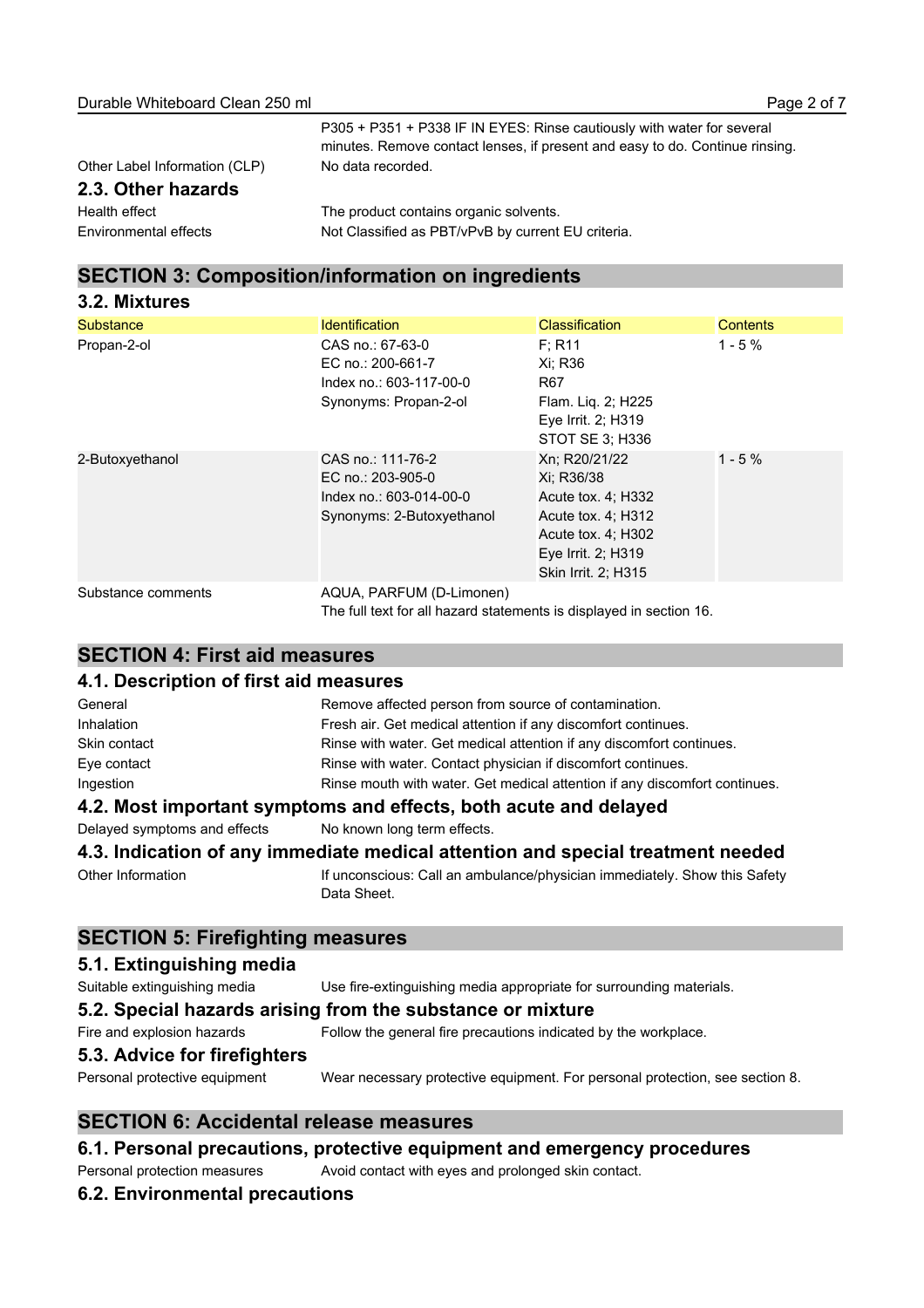| measures                                                          |                                                                                                                   |                                                                                            |                 |
|-------------------------------------------------------------------|-------------------------------------------------------------------------------------------------------------------|--------------------------------------------------------------------------------------------|-----------------|
| 6.3. Methods and material for containment and cleaning up         |                                                                                                                   |                                                                                            |                 |
| Cleaning method                                                   | Recover the product and place in a suitable container for reuse. Flush<br>contaminated area with plenty of water. |                                                                                            |                 |
| 6.4. Reference to other sections                                  |                                                                                                                   |                                                                                            |                 |
| Other instructions                                                | See section 8 and section 13.                                                                                     |                                                                                            |                 |
| <b>SECTION 7: Handling and storage</b>                            |                                                                                                                   |                                                                                            |                 |
| 7.1. Precautions for safe handling                                |                                                                                                                   |                                                                                            |                 |
| Handling                                                          | No specific usage precautions noted.                                                                              |                                                                                            |                 |
| 7.2. Conditions for safe storage, including any incompatibilities |                                                                                                                   |                                                                                            |                 |
| Storage                                                           | Store in closed original container in a dry place.                                                                |                                                                                            |                 |
| <b>Conditions for safe storage</b>                                |                                                                                                                   |                                                                                            |                 |
| Storage Temperature                                               | Value: 0-35 °C                                                                                                    |                                                                                            |                 |
| Storage Stabilit                                                  | Durability: 24 months.                                                                                            |                                                                                            |                 |
| 7.3. Specific end use(s)                                          |                                                                                                                   |                                                                                            |                 |
| Specific use(s)                                                   | The identified uses for this product are detailed in Section 1.2.                                                 |                                                                                            |                 |
| <b>SECTION 8: Exposure controls/personal protection</b>           |                                                                                                                   |                                                                                            |                 |
| 8.1. Control parameters                                           |                                                                                                                   |                                                                                            |                 |
| <b>Occupational Exposure limit values</b>                         |                                                                                                                   |                                                                                            |                 |
| <b>Substance</b>                                                  | <b>Identification</b>                                                                                             | Value                                                                                      | <b>TWA Year</b> |
| Propan-2-ol                                                       | CAS no.: 67-63-0<br>EC no.: 200-661-7<br>Index no.: 603-117-00-0<br>Synonyms: Propan-2-ol                         | 8-hour TWA: 400 ppm<br>8-hour TWA: 999 mg/m3<br>15 min.: 500 ppm<br>15 min.: 1250 mg/m3    | 2011            |
| 2-Butoxyethanol                                                   | CAS no.: 111-76-2<br>EC no.: 203-905-0<br>Index no.: 603-014-00-0<br>Synonyms: 2-Butoxyethanol                    | 8-hour TWA: 25 ppm<br>8-hour TWA: 123 mg/m3<br>15 min.: 50 ppm<br>15 min.: 246 mg/m3<br>Sk | 2011            |
| <b>DNEL / PNEC</b>                                                |                                                                                                                   |                                                                                            |                 |
| Summary of risk management<br>measures, human                     | Data lacking.                                                                                                     |                                                                                            |                 |
| Summary of risk management<br>measures, environment               | Data lacking.                                                                                                     |                                                                                            |                 |
| 8.2. Exposure controls                                            |                                                                                                                   |                                                                                            |                 |
| Limitation of exposure on workplace                               | No special precautions.                                                                                           |                                                                                            |                 |
| <b>Respiratory protection</b>                                     |                                                                                                                   |                                                                                            |                 |
| Respiratory protection                                            | Respiratory protection not required.                                                                              |                                                                                            |                 |
| <b>Hand protection</b>                                            |                                                                                                                   |                                                                                            |                 |
| Hand protection                                                   | Hand protection is not required for normal use.                                                                   |                                                                                            |                 |
| Eye / face protection                                             |                                                                                                                   |                                                                                            |                 |
| Eye protection                                                    | Eye protection is not required under normal conditions.                                                           |                                                                                            |                 |
| <b>Thermal hazards</b>                                            |                                                                                                                   |                                                                                            |                 |
| Thermal hazards                                                   |                                                                                                                   |                                                                                            |                 |
|                                                                   | No recommendation given.                                                                                          |                                                                                            |                 |
| <b>Other Information</b>                                          |                                                                                                                   |                                                                                            |                 |

Avoid discharge into water courses or onto the ground.

Durable Whiteboard Clean 250 ml

Environmental precautionary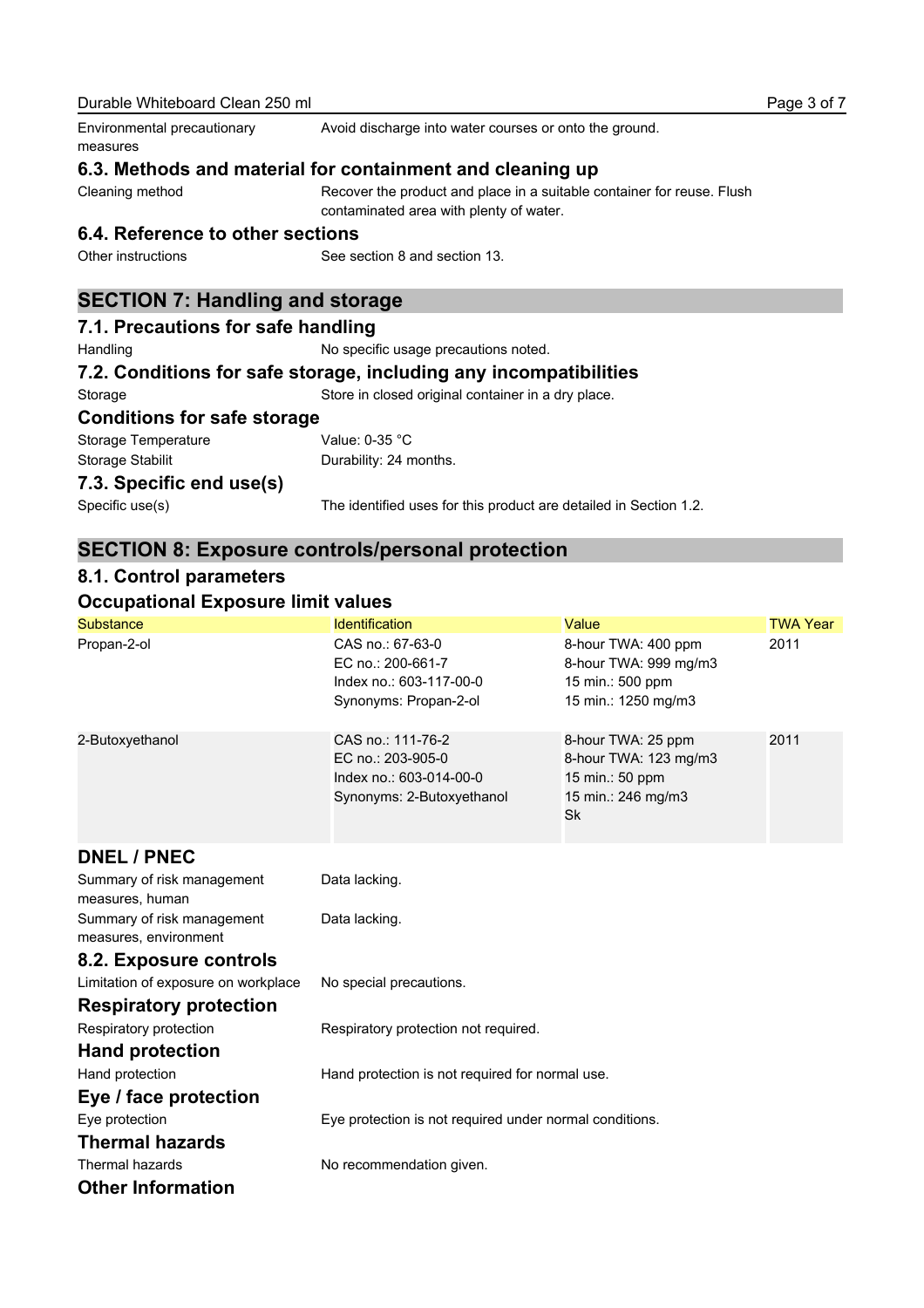Other Information No recommendation given.

## **SECTION 9: Physical and chemical properties**

#### **9.1. Information on basic physical and chemical properties**

| Physical state                      | Fluid.                                    |
|-------------------------------------|-------------------------------------------|
| Colour                              | Colourless.                               |
| Odour                               | Almost odourless.                         |
| pH (as supplied)                    | Value: $\sim$ 7.0                         |
| Comments, Boiling point / boiling   | Not determined.                           |
| range                               |                                           |
| Flash point                         | Value: 49 °C                              |
| Comments, Evaporation rate          | Not determined.                           |
| Comments, Explosion limit           | Not determined.                           |
| Comments, Vapour pressure           | Not determined.                           |
| Specific gravity                    | Value: 0,98-0,99 g/ml                     |
| Solubility description              | Completely soluble in water.              |
| Comments, Partition coefficient: n- | Not relevant.                             |
| octanol / water                     |                                           |
| Comments, Spontaneous               | Not determined.                           |
| combustability                      |                                           |
| Comments, Decomposition             | Not relevant.                             |
| temperature                         |                                           |
| Comments, Viscosity                 | Not relevant.                             |
| Explosive properties                | Not explosive.                            |
| Oxidising properties                | Does not meet the criteria for oxidising. |
| 0.2. Other information              |                                           |

## **9.2. Other information**

#### **Other physical and chemical properties**

Comments No data recorded.

## **SECTION 10: Stability and reactivity**

## **10.1. Reactivity** Reactivity There are no known reactivity hazards associated with this product. **10.2. Chemical stability** Stability Stable under normal temperature conditions and recommended use. **10.3. Possibility of hazardous reactions** Possibility of hazardous reactions See section 10.4 and section 10.5. **10.4. Conditions to avoid** Conditions to avoid No recommendation given. **10.5. Incompatible materials** Materials to avoid None specific. **10.6. Hazardous decomposition products** Hazardous decomposition products During fire, toxic gases (CO, CO2) are formed.

## **SECTION 11: Toxicological information**

## **11.1. Information on toxicological effects**

#### **Toxicological Information:**

Other toxicological data Toxicological tests on the product has not been performed.

## **Toxicological data for substances**

Substance No data available for ingredient(s). LD50 oral Value: - -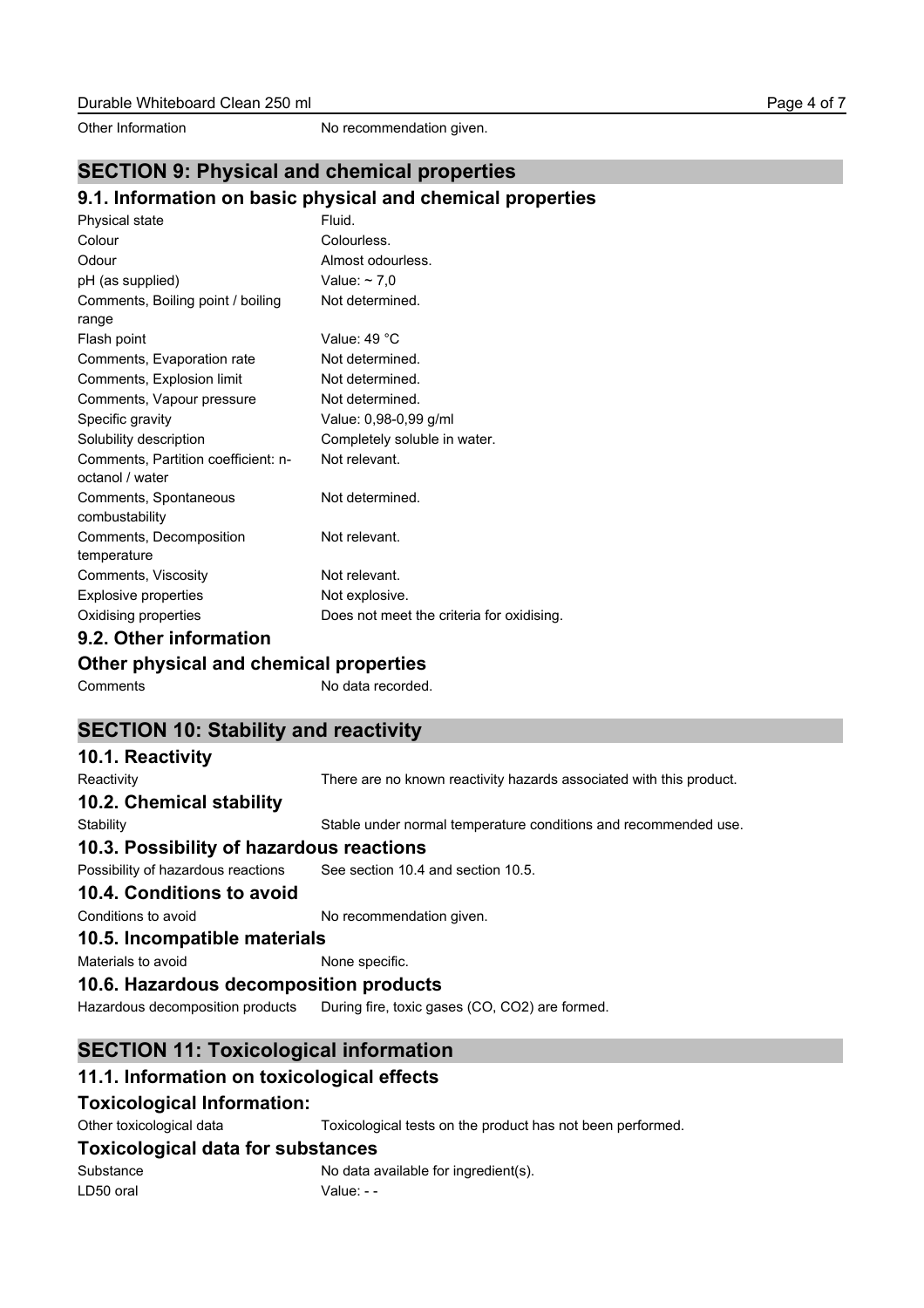Animal test species: - Duration: - Comments: -

#### **Other information regarding health hazards**

| General                        | No information about adverse effects due to exposure.                          |  |
|--------------------------------|--------------------------------------------------------------------------------|--|
| <b>Potential acute effects</b> |                                                                                |  |
| Inhalation                     | Solvent vapours are hazardous and may cause nausea, sickness and<br>headaches. |  |
| Skin contact                   | No known chronic or acute health risks.                                        |  |
| Eve contact                    | Prolonged contact may cause redness and/or tearing.                            |  |
| Ingestion                      | Not likely, due to the packaging.                                              |  |
| <b>Symptoms of Exposure</b>    |                                                                                |  |
| Symptoms of overexposure       | No specific symptoms noted.                                                    |  |

#### **SECTION 12: Ecological information**

#### **12.1. Toxicity**

Aquatic, comments No data available for the product.

#### **Toxicological data for substances**

Substance No data available for ingredient(s).

## Aquatic, comments

**12.2. Persistence and degradability** Persistence and degradability The product is easily biodegradable.

## **12.3. Bioaccumulative potential**

Bioaccumulative potential The product does not contain any substances expected to be bioaccumulating.

#### **12.4. Mobility in soil**

Mobility Mobility The product is water soluble and may spread in water systems.

#### **12.5. Results of PBT and vPvB assessment**

PBT assessment results Not Classified as PBT/vPvB by current EU criteria.

#### **12.6. Other adverse effects**

## **SECTION 13: Disposal considerations**

#### **13.1. Waste treatment methods**

| Specify the appropriate methods of         | Dispose of waste and residues in accordance with local authority                                                                                                            |
|--------------------------------------------|-----------------------------------------------------------------------------------------------------------------------------------------------------------------------------|
| disposal                                   | requirements.                                                                                                                                                               |
| Product classified as hazardous<br>waste   | No.                                                                                                                                                                         |
| Packaging classified as hazardous<br>waste | No.                                                                                                                                                                         |
| EWC waste code                             | EWC: 0706 wastes from the MFSU of fats, grease, soaps, detergents,<br>disinfectants and cosmetics                                                                           |
| Other Information                          | Waste code applies to product remnants in pure form.<br>When handling waste, consideration should be made to the safety precautions<br>applying to handling of the product. |

#### **SECTION 14: Transport information**

#### **14.1. UN number**

The product is not covered by international regulation on the transport of dangerous goods (IMDG, IATA, ADR/RID).

#### **14.2. UN proper shipping name**

Comments Not relevant.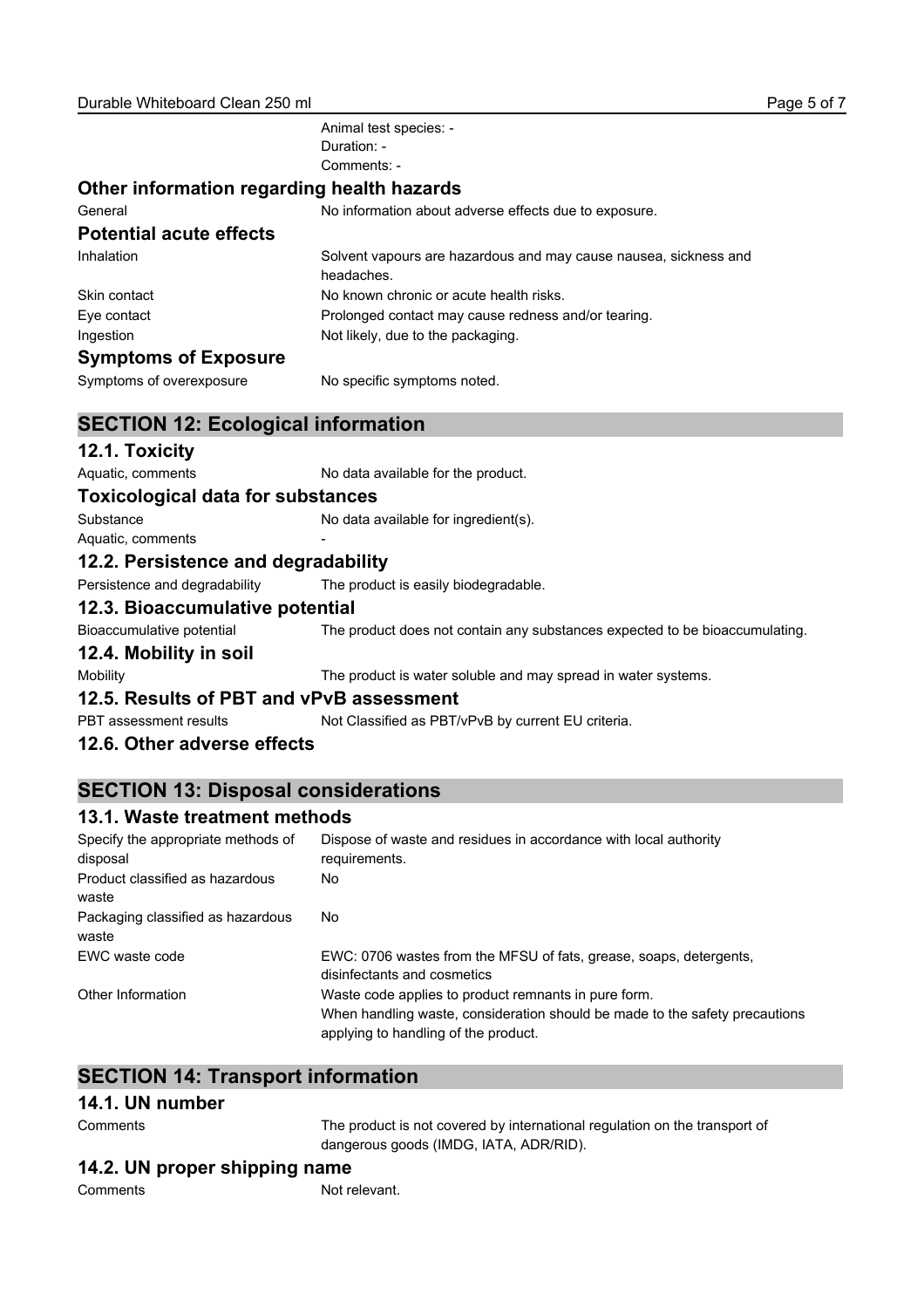| 14.3. Transport hazard class(es)                      |                                                                                |
|-------------------------------------------------------|--------------------------------------------------------------------------------|
| Comments                                              | Not relevant.                                                                  |
| 14.4. Packing group                                   |                                                                                |
| Comments                                              | Not relevant.                                                                  |
| <b>14.5. Environmental hazards</b>                    |                                                                                |
| Comments                                              | Not relevant.                                                                  |
| 14.6. Special precautions for user                    |                                                                                |
| Special safety precautions for user No data recorded. |                                                                                |
|                                                       | 14.7. Transport in bulk according to Annex II of MARPOL 73/78 and the IBC Code |
| <b>ADN</b> - Other information                        |                                                                                |
| Other information                                     | No data recorded.                                                              |

## **SECTION 15: Regulatory information**

## **15.1. Safety, health and environmental regulations/legislation specific for the**

## **substance or mixture**

| EEC-directive               | Regulation (EC) No 648/2004 of the European Parliament and of the Council<br>of 31 March 2004 on detergents.                                                                                                                    |
|-----------------------------|---------------------------------------------------------------------------------------------------------------------------------------------------------------------------------------------------------------------------------|
|                             | Dangerous Preparations Directive 1999/45/EC.                                                                                                                                                                                    |
|                             | Dangerous Substance Directive 67/548/EEC.                                                                                                                                                                                       |
| Legislation and regulations | The Management of Health and Safety at Work Regulations 1999 (SI 1999<br>No. 3242).                                                                                                                                             |
|                             | EH40/2005, Workplace exposure limits 2005, with amendments.                                                                                                                                                                     |
|                             | The List of Wastes (England) (Amendment) Regulations 2005. (SI 2005 No.<br>895).                                                                                                                                                |
|                             | Regulation (EC) No 1907/2006 of the European Parliament and of the Council                                                                                                                                                      |
|                             | of 18 December 2006 concerning the Registration, Evaluation, Authorisation<br>and Restriction of Chemicals (REACH), establishing a European Chemicals<br>Agency, amending Directive 1999/45/EC and repealing Council Regulation |
|                             | (EEC) No 793/93 and Commission Regulation (EC) No 1488/94 as well as                                                                                                                                                            |
|                             | Council Directive 76/769/EEC and Commission Directives 91/155/EEC.<br>93/67/EEC, 93/105/EC and 2000/21/EC, including amendments.                                                                                                |
|                             |                                                                                                                                                                                                                                 |

#### **15.2. Chemical safety assessment**

Chemical safety assessment performed No

## **SECTION 16: Other information**

| List of relevant R-phrases (under                       | R67 Vapours may cause drowsiness and dizziness.                                                 |
|---------------------------------------------------------|-------------------------------------------------------------------------------------------------|
| headings 2 and 3).                                      | R <sub>36</sub> Irritating to eyes.                                                             |
|                                                         | R11 Highly flammable.                                                                           |
|                                                         | R20/21/22 Harmful by inhalation, in contact with skin and if swallowed.                         |
|                                                         | R36/38 Irritating to eyes and skin.                                                             |
| List of relevant H-phrases (Section                     | H302 Harmful if swallowed.                                                                      |
| 2 and 3).                                               | H336 May cause drowsiness or dizziness.                                                         |
|                                                         | H315 Causes skin irritation.                                                                    |
|                                                         | H332 Harmful if inhaled.                                                                        |
|                                                         | H312 Harmful in contact with skin.                                                              |
|                                                         | H225 Highly flammable liquid and vapour.                                                        |
|                                                         | H319 Causes serious eve irritation.                                                             |
| Training advice                                         | No particular training or education is required but the user must be familiar<br>with this SDS. |
| Information which has been added,<br>deleted or revised | New safety data sheet.                                                                          |
| Version                                                 |                                                                                                 |